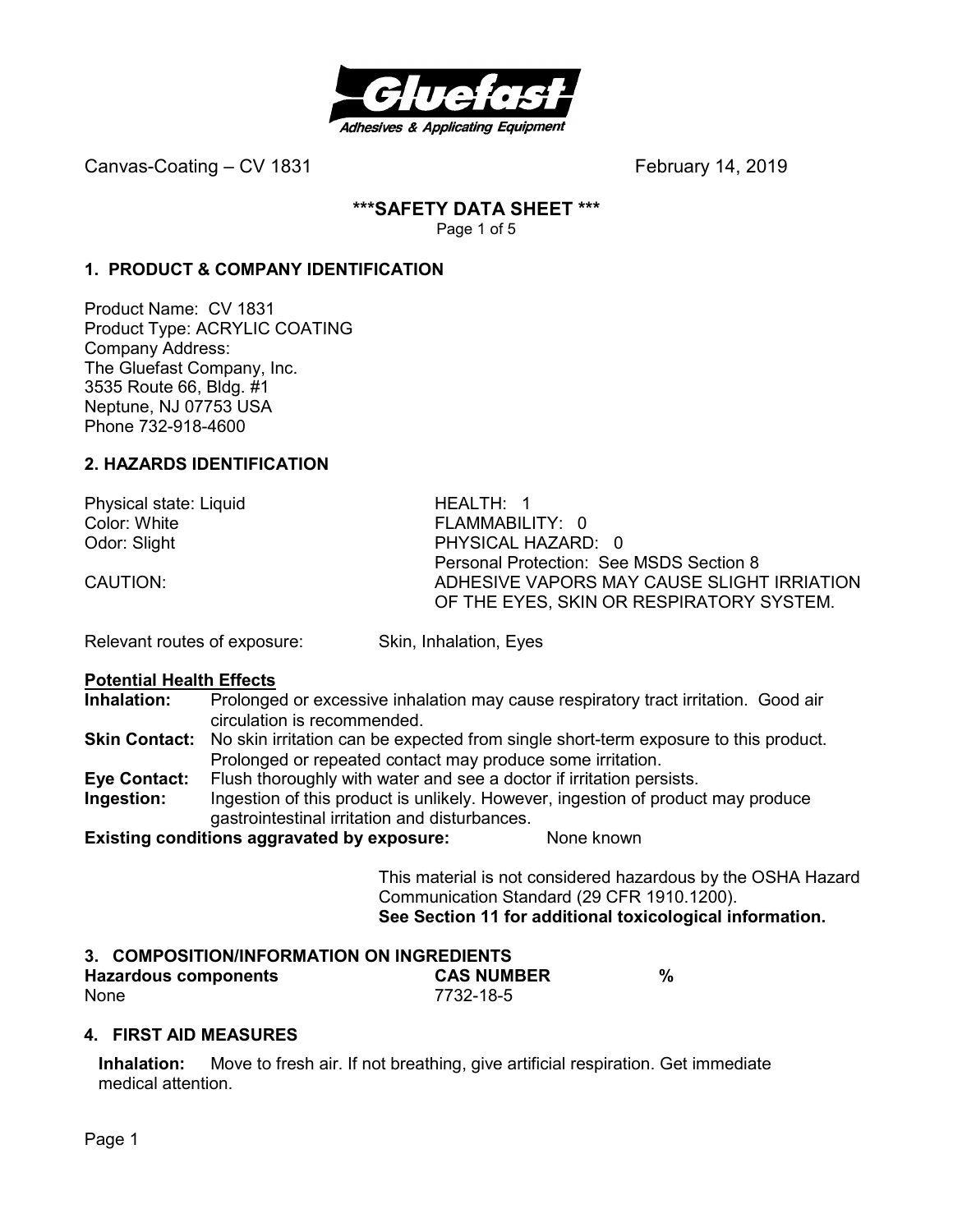

Canvas-Coating – CV 1831 Canvas-Coating – CV 1831

#### **\*\*\*SAFETY DATA SHEET \*\*\***

Page 2 of 5

| <b>Skin contact:</b> | Immediately wash skin thoroughly with soap and water. Remove contaminated       |
|----------------------|---------------------------------------------------------------------------------|
|                      | clothing and footwear. Get immediate medical attention.                         |
| Eye contact:         | Rinse immediately with plenty of water, also under the eyelids, for at least 15 |
|                      | minutes. Get immediate medical attention.                                       |
| Ingestion:           | DO NOT induce vomiting unless directed to do so by medical personnel.           |
|                      | Never give anything by mouth to an unconscious person. Get immediate            |
|                      |                                                                                 |

medical attention.

| <b>5. FIRE FIGHTING MEASURES</b>      |                                                                                                                                                                           |
|---------------------------------------|---------------------------------------------------------------------------------------------------------------------------------------------------------------------------|
| Flash point:                          | $>200$ F                                                                                                                                                                  |
| Auto ignition temperature:            | <b>Unknown</b>                                                                                                                                                            |
| Flammable/Explosive limits - lower:   | Not applicable                                                                                                                                                            |
| Flammable/Explosive limits - upper:   | Not applicable                                                                                                                                                            |
| <b>Extinguishing media:</b>           | For dry film use water, carbon dioxide (CO2) or ABC dry<br>chemical.                                                                                                      |
| Special firefighting procedures:      | When dried film burns, water (H20) carbon dioxide (CO2),<br>carbon monoxide (CO), and smoke are produced.<br>Pyrolysis products may include some hazardous materials.     |
| Unusual fire or explosion hazards:    | <b>None</b>                                                                                                                                                               |
| <b>Hazardous combustion products:</b> | NONE HAZARDOUS – contains no known hazardous<br>ingredients as defined by the Federal Hazardous<br>Substances Act or by the Dept. of Transportation under<br>CFR Title 49 |

#### **6. ACCIDENTAL RELEASE MEASURES**

Use personal protection recommended in Section 8, isolate the hazard area and deny entry to unnecessary and unprotected personnel.

| <b>Environmental precautions:</b> | Disposal of water/adhesive in accordance with federal,<br>state and local regulations. Most states prohibit disposal of<br>liquids in landfills.                                                                                                                                                                                                                                                                                                                                                                                                                                                                                          |
|-----------------------------------|-------------------------------------------------------------------------------------------------------------------------------------------------------------------------------------------------------------------------------------------------------------------------------------------------------------------------------------------------------------------------------------------------------------------------------------------------------------------------------------------------------------------------------------------------------------------------------------------------------------------------------------------|
| <b>Clean-up methods:</b>          | Contain spill. Recover as much as possible for reuse.<br>Absorb remaining spill with an inert material. Ferric<br>chloride & lime will assist in coagulation. Place into closed<br>container and store in a safe location to await disposal.<br>Wash the spill area with soap and water. Do not flush liquid<br>material into public sewer or water system.<br>Spilled material is very slippery. Use care to avoid falls.<br>Dried film should be thoroughly cleaned. If spilled in an<br>enclosed area, ventilate. Change contaminated clothing<br>and launder before reuse. Wear proper personal protective<br>clothing and equipment. |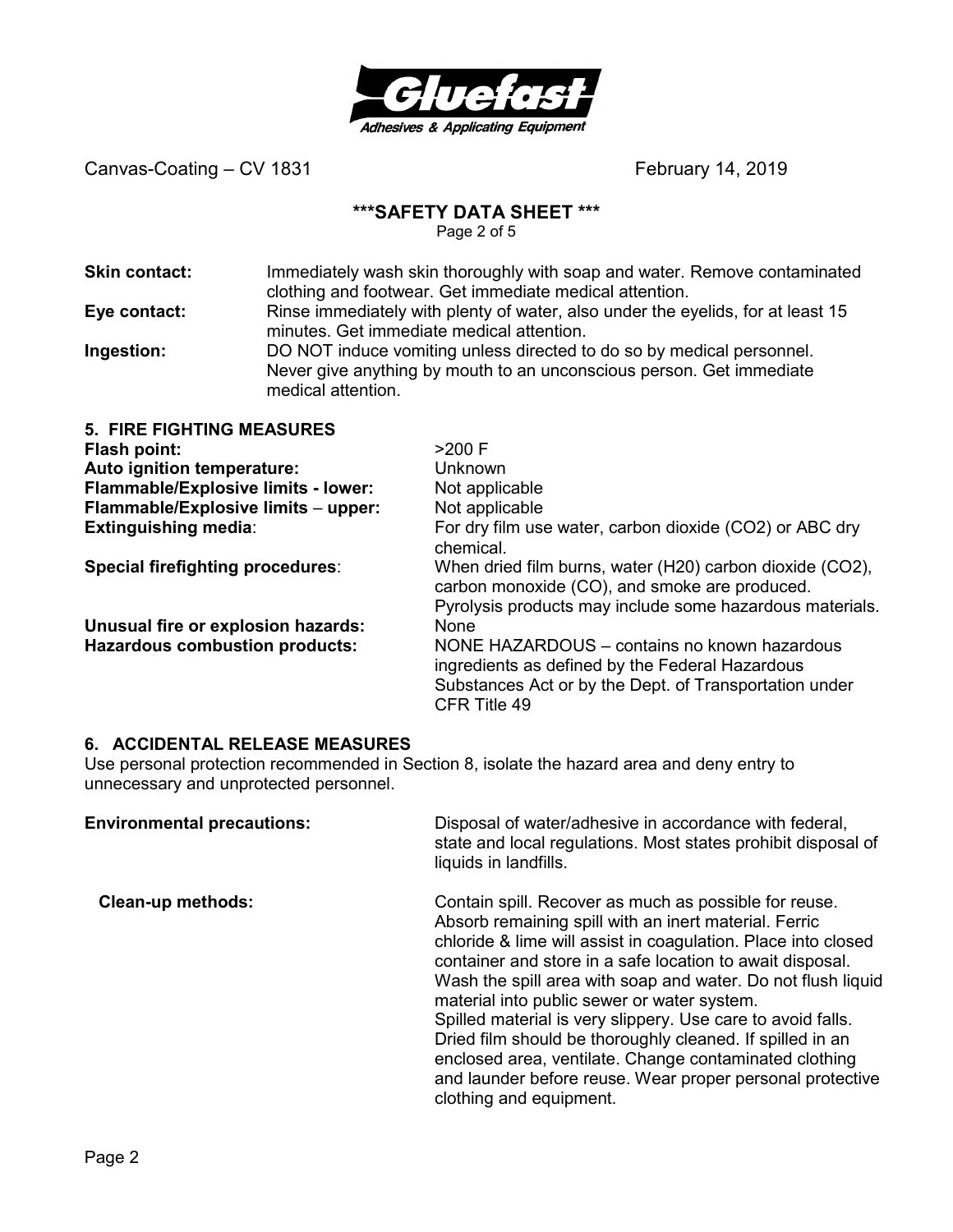

Canvas-Coating – CV 1831 Canvas-Coating – CV 1831

#### **\*\*\*SAFETY DATA SHEET \*\*\***

Page 3 of 5

# **7. HANDLING AND STORAGE**

Handling: **Handling: C** Open product in ventilated area. Avoid breathing vapors. Rotate stock using oldest material first.

**Storage:** Store indoors. Do not freeze. Product should be kept from freezing which will seriously damage this adhesive. Shelf life for opened containers is three months, unopened containers six months.

#### **8. EXPOSURE CONTROLS/PERSONAL PROTECTION**

**Employers should complete an assessment of all workplaces to determine the need for, and selection of, proper exposure controls and protective equipment for each task performed.** 

| <b>Hazardous components</b>    | <b>ACGIH TLV</b>                                                                                |                                                         | <b>OSHA PEL AIHA WEEL OTHER</b>                      |      |  |
|--------------------------------|-------------------------------------------------------------------------------------------------|---------------------------------------------------------|------------------------------------------------------|------|--|
| None                           | None                                                                                            | None                                                    | <b>None</b>                                          | None |  |
| <b>Engineering controls:</b>   |                                                                                                 | Effective exhaust ventilation should always be provided |                                                      |      |  |
|                                | prevent routine inhalation.                                                                     |                                                         | to draw mists, fumes and vapors away from workers to |      |  |
| <b>Respiratory protection:</b> | None required expect if product is being sprayed where<br>a NIOSH approved mask is recommended. |                                                         |                                                      |      |  |
| <b>Eyeface protection:</b>     | Safety goggles                                                                                  |                                                         |                                                      |      |  |
| <b>Skin protection:</b>        | Gloves recommended                                                                              |                                                         |                                                      |      |  |

#### **9. PHYSICAL AND CHEMICAL PROPERTIES**

| <b>Physical state:</b>                     | Liquid                                           |
|--------------------------------------------|--------------------------------------------------|
| Color:                                     | white                                            |
| Odor:                                      | Slight                                           |
| <b>Odor threshold:</b>                     | Not available                                    |
| Ph:                                        | $8.5 - 9.5$                                      |
| <b>Vapor Pressure:</b>                     | Water                                            |
| <b>Boiling Point/range:</b>                | 212F                                             |
| Freezing point/ range:                     | $0^{\circ}$ C (32 $^{\circ}$ F) (Freezing point) |
| <b>Specific gravity:</b>                   | 1.1                                              |
| Vapor density:                             | Water                                            |
| <b>Flash Point:</b>                        | >200F                                            |
| <b>Flammable/Explosive limits - lower:</b> | Not applicable                                   |
| Flammable/Explosive limits - upper:        | Not applicable                                   |
| <b>Autoignition temperature:</b>           | Unkown                                           |
| <b>Evaporation rate:</b>                   | Water                                            |
| Solubility in water:                       | 100% Soluble                                     |
| Partition coefficient (n-octanol/water)    | Not determined                                   |
| <b>VOC content:</b>                        | <b>Essentially Zero</b>                          |

Page 3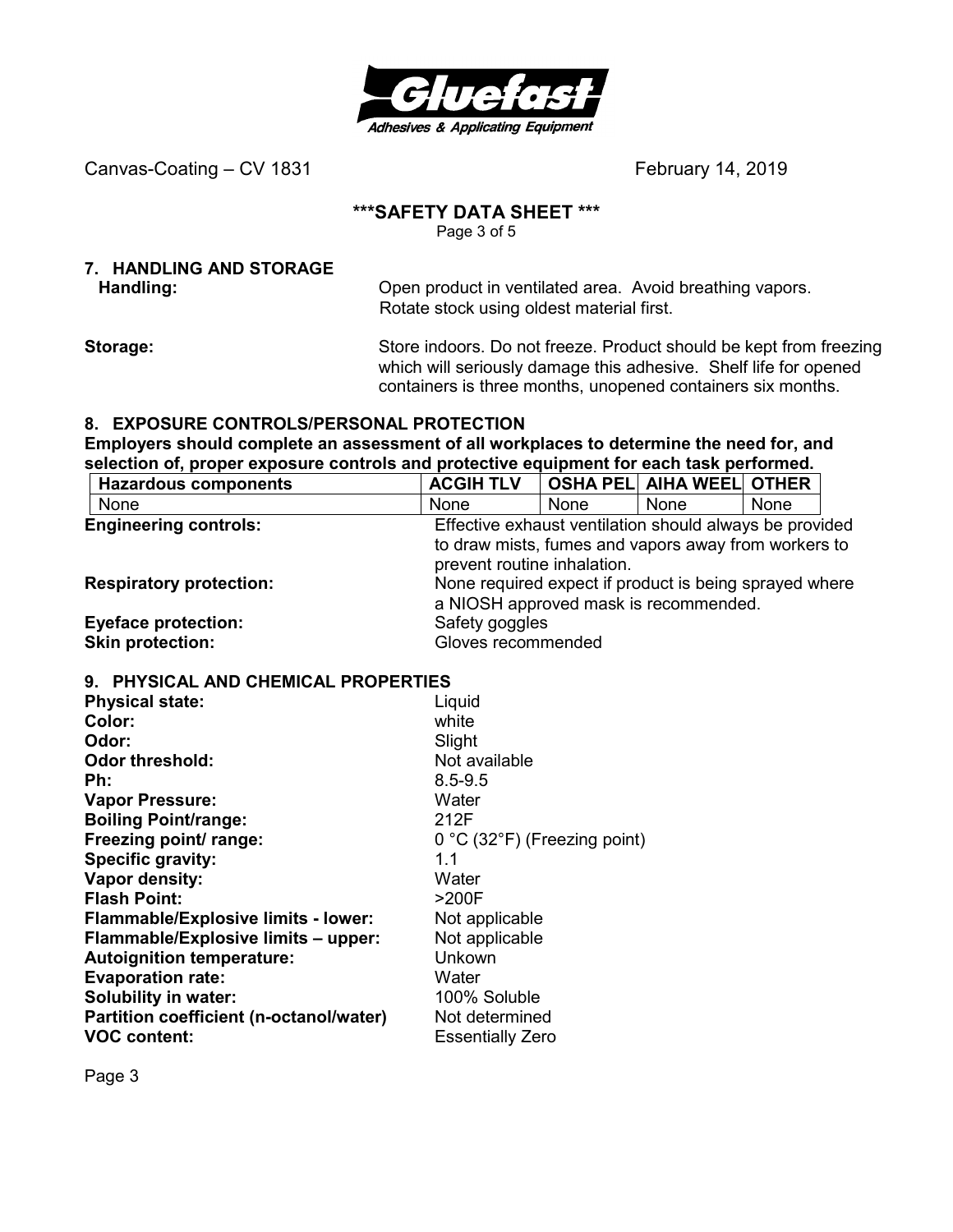

Canvas-Coating – CV 1831 February 14, 2019

#### **\*\*\*SAFETY DATA SHEET \*\*\***

Page 4 of 5

#### **10. STABILITY AND REACTIVITY**

| Stability                        | This product will break down upon contact with copper<br>bearing materials such as brass, bronze, etc. Plastic or<br>Stainless steel hose/fittings should be used with this |
|----------------------------------|-----------------------------------------------------------------------------------------------------------------------------------------------------------------------------|
|                                  | Product. Otherwise stable.                                                                                                                                                  |
| Hazardous reactions:             | Will not occur.                                                                                                                                                             |
| Hazardous decomposition products | Thermal decomposition may yield acrylic monomers.                                                                                                                           |
|                                  | Thermal decomposition is dependent on time and<br>Temperature.                                                                                                              |
| Incompatible materials:          | Reacts with strong oxidizing agents and any water<br>Sensitive materials. Avoid contact with brass.                                                                         |
| Conditions to avoid:             | Avoid temperatures above 177C/350F, the onset of<br>Polymer decomposition.                                                                                                  |

#### **11. TOXICOLOGICAL INFORMATION**

| <b>Hazardous components</b> |      | NTB Carcinogen   IARC Carcinogen | <b>OSHA Carcinogen</b><br>(Specifically Regulated) |
|-----------------------------|------|----------------------------------|----------------------------------------------------|
| None                        | None | None                             | <b>None</b>                                        |
|                             |      |                                  |                                                    |
| <b>Hazardous components</b> |      | <b>Health Effects/</b>           |                                                    |
|                             |      | <b>Target Organs</b>             |                                                    |
| None                        |      | None                             |                                                    |
|                             |      |                                  |                                                    |

#### **12. ECOLOGICAL INFORMATION**

Ecological information: Not available

#### **13. DISPOSAL CONSIDERATIONS**

#### **Information provided is for unused product only.**

**Recommended method of disposal:** Disposal of water/adhesive in accordance with federal, state and local regulations. Most states prohibit disposal of liquids in landfills. Contact local, state or federal municipalities for proper disposal instructions.

# **Hazardous waste number:**

#### **14. TRANSPORT INFORMATION**

U.S. Department of Transportation Ground (49 CFR)

| Proper shipping name:     | CV 1831 Acrylic Coating                                                                    |
|---------------------------|--------------------------------------------------------------------------------------------|
| Hazard class or division: | <b>None</b>                                                                                |
| Identification number:    | <b>None</b>                                                                                |
|                           | $\mathcal{L}$ . For $\mathcal{L}$ is the state $\mathcal{L}$ is the state of $\mathcal{L}$ |

Packing group: Carton, 5-Gallon Pail, 55 Gallon Drum

Product is not regulated, non hazardous and not restricted for transport by air or water.